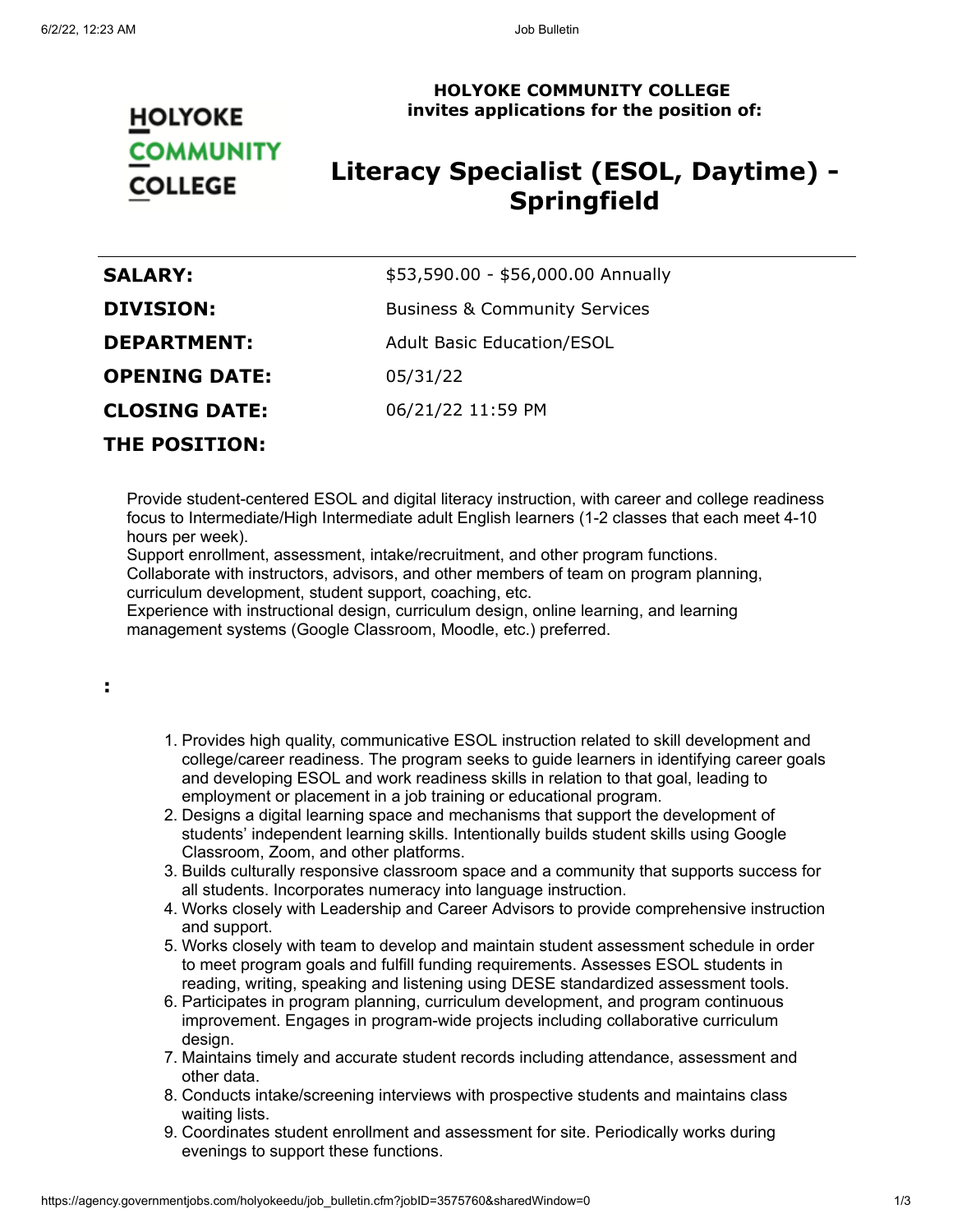- 10. Collaborates and innovates to adopt responsive enrollment and referral systems in partnership with HCC & STCC adult education, Academic ESL, and advising teams.
- 11. Serves as program ADA Coordinator.

## **QUALIFICATIONS:**

#### **REQUIRED:**

- Master's degree and/or TESOL Certification;
- At least 2 years' experience in ESOL instruction;
- Strong written and interpersonal communication and technology skills;
- Excellent organizational skills; strong leadership skills;
- Commitment to professional and program development;
- Commitment to learner-centered teaching;
- Ability to work effectively and flexibly with a diverse faculty, staff, and student body.

**EQUIVALENCY STATEMENT:** Applicants who do not meet the qualifications as stated above are encouraged to put in writing precisely how their background and experience have prepared them for the responsibilities of this position.

#### **PREFERRED:**

- Trained to administer and score TABE-E reading, writing and/or BEST+ Speaking/Listening Assessments;
- Proficiency in Spanish, Arabic, Portuguese, Turkish, Russian, Vietnamese or other language than English;
- Familiarity with DESE-funded Adult Education system (including MA English Language Proficiency Standards and College & Career Readiness Standards);
- Previous experience using DESE LACES database.

**:**

#### **Full-time, MCCC unit position**

**Compensation:** Grade 4: Minimum \$53,590/year. Actual salary will be commensurate with education and experience in accordance with MCCC/MTA Collective Bargaining Agreement. Full State benefits package.

**Hours:** 37.5 hours/week, total of 52 weeks **Funding Source:** Grant-funded **Anticipated Start Date:** August 1, 2022

**\*\*Please Note:** Candidates for employment should be aware that all Holyoke Community College students, faculty, and staff must be fully vaccinated by the start of your employment. Accordingly, initial employment is dependent upon receipt and verification of full vaccination status records; details of how to fulfill vaccine record verification requirements will be provided during the hire and onboarding process.

#### **- All candidates must have legal authorization to work in the United States. HCC is not sponsoring H1B Visa.**

**- Pre-Employment Background check, including Criminal History will be conducted for all positions.**

*Holyoke Community College is an affirmative action/equal opportunity employer and does not discriminate on the basis of race, color, national origin, sex, disability, religion, age, veteran status, genetic information, gender identity or sexual orientation in its programs and activities as required by Title IX of the Educational Amendments of 1972, the Americans with Disabilities Act of 1990, Section 504 of the Rehabilitation Act of 1973, Title VII of the Civil Rights Act of 1964, and other applicable statutes and college policies. The College prohibits sexual harassment,*